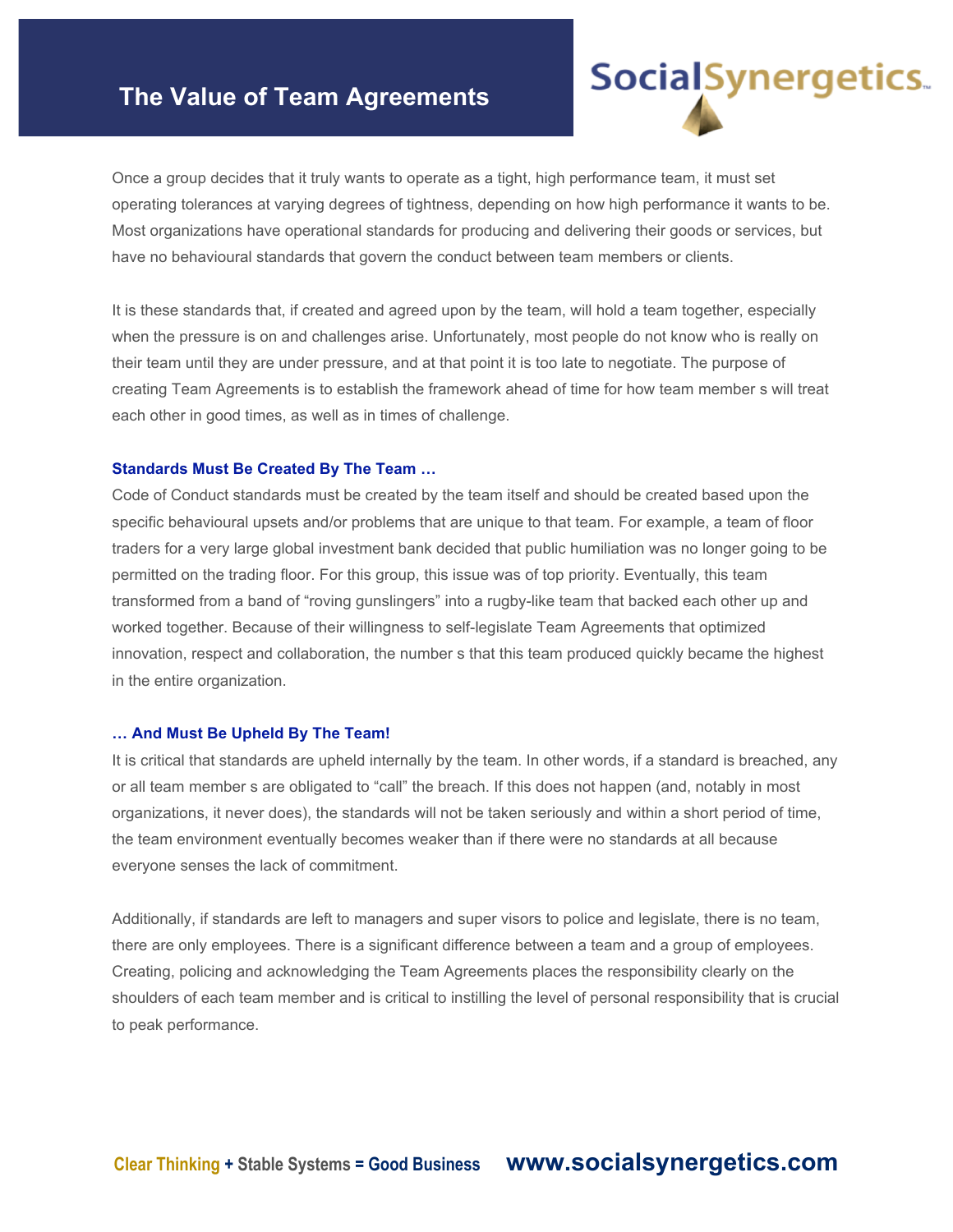#### **Guidelines for Creating Team Agreements**

- 1. The new standard should "stretch" previous behavioural standards.
- 2. Clearly identify the real under lying problem, rather than the symptom.
- 3. The standard should be specific and "call-able" and not subject to misinterpretation or judgment.
- 4. Put the new standard in writing, circulate it and post where all team member s can read it.
- 5. Everyone must agree to commit and uphold the standard.
- 6. Standards must be calibrated and surveyed on a regular basis to optimize quality and tolerances.
- 8. The team must be able to realize and articulate a real benefit by maintaining the standard.

#### **"Calling" and Correcting Behaviour**

There is an appropriate time, place and manner to "call" substandard behaviour in order that the offending team member is not humliated. Remember that public criticism is very difficult for most people to take well, and if the goal is to correct/change the offending behaviour, the feedback must be provided thoughtfully. If a person upholds a standard which they previously had difficultly with, the rest of the team needs to acknowledge it. This will reinforce the desired behaviour.

## **Tips on "Calling" Behaviour Effectively**

#### **If you are issuing the "call":**

- 1. Use non-threatening language and tonality. Cool off first if necessary.
- 2. Use the term "we" and appeal to the benefit of the team rather than making it a personal issue .
- 3. Issue the "call" in private, one-to-one.

4. Qualify your concern about their reaction, if necessary, along with your true intent in improving life for everyone concerned – it's not about 'blaming' anyone. Lead with personal fears, emotions and considerations in the beginning of the conversation. (For example: *"I have been a bit afraid to communicate this to you for fear of …"*)

5. Offer to be supportive early in the conversation. (For example: *"I am not saying this to get you upset, but to find out what I can do to support in making this work …"*)

- 6. Address the issue cleanly.
- 7. Ask what happened and why.
- 8. Ask if there is a lesson in this for everyone.
- 9. Thank them for listening and being willing to work with you on the issue.

#### **If you are receiving the "call":**

- 1. Listen all the way through without interrupting or preparing your defense.
- 2. Admit the mistake early, if the "call" is accurate.
- 3. Ask for assistance in correcting, if you want to be supported.
- 4. If "call" is inaccurate, correct the caller and offer to help solve the problem anyway.
- 5. Provide non-confrontive feedback to the "caller" so they can correct their dialogue next time.
- 6. Offer a plan as to what you will do to prevent future occurrences.

# **Clear Thinking + Stable Systems = Good Business www.socialsynergetics.com**